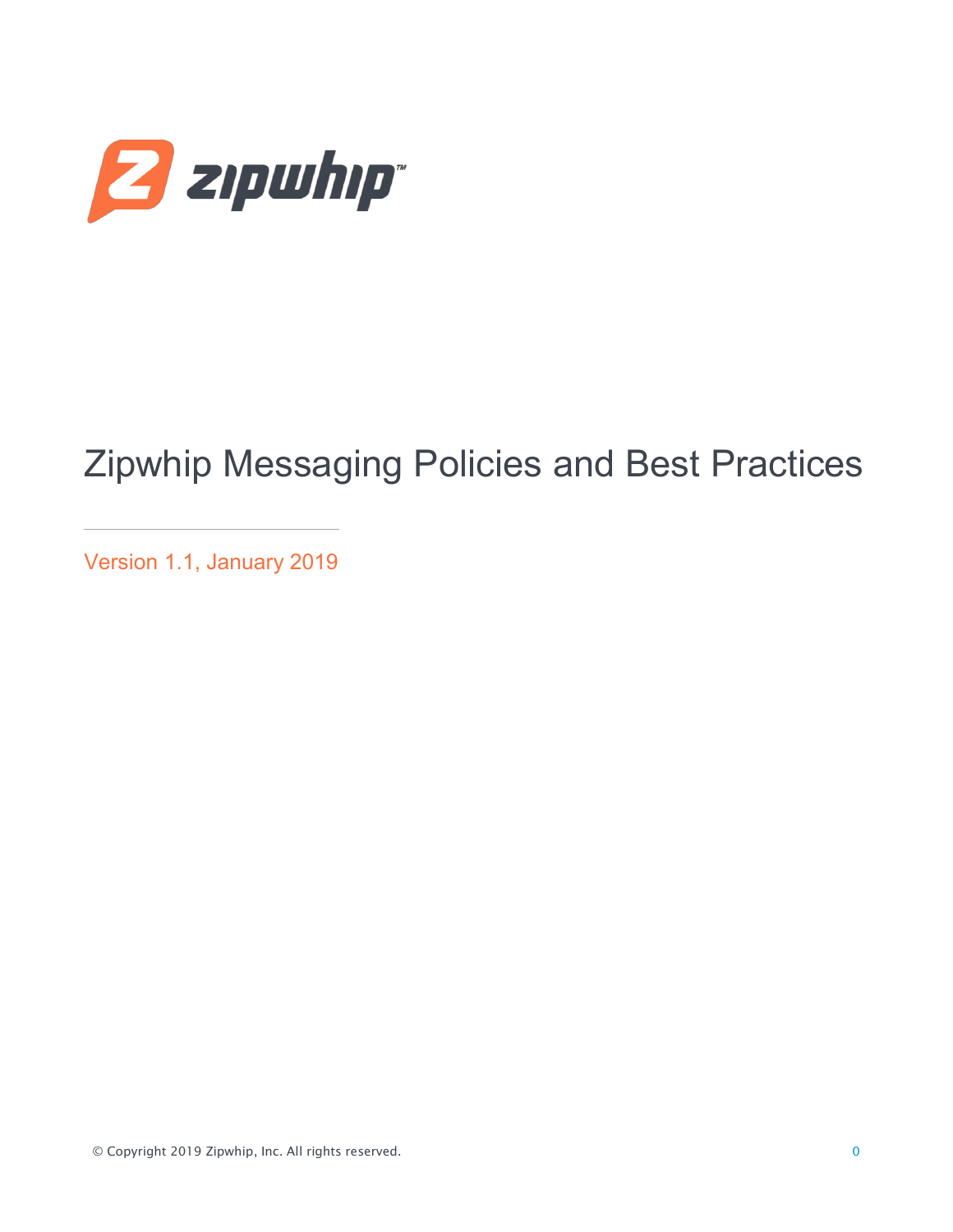| <b>Version History</b> |                     |                                                          |                                                                                                                      |  |  |
|------------------------|---------------------|----------------------------------------------------------|----------------------------------------------------------------------------------------------------------------------|--|--|
| <b>Version</b>         | <b>Version Date</b> | <b>Authors</b>                                           | <b>Notes</b>                                                                                                         |  |  |
| Version 1.0            | March 1, 2017       | Anna Henningsgaard<br>James Lapic<br>Anthony Riemma      | First release                                                                                                        |  |  |
| Version 1.1            | January 1, 2019     | <b>Brad Biltz</b><br>James Lapic<br><b>Carter Harris</b> | New Sections:<br>3.3.6<br>3.1.1<br>3.3.7<br>4.1.6<br>$4.1.7$ $4.1.8$<br>$4.2.4$ , $4.2.5$<br><b>Updated Branding</b> |  |  |

#### **Zipwhip, Inc.**

1501 1st Avenue South Seattle, WA 98134 Phone: 1-855-ZIPWHIP (1-855-947-9447) Email: noc@zipwhip.com © Copyright 2019 Zipwhip, Inc. All rights reserved. For Customer Use Only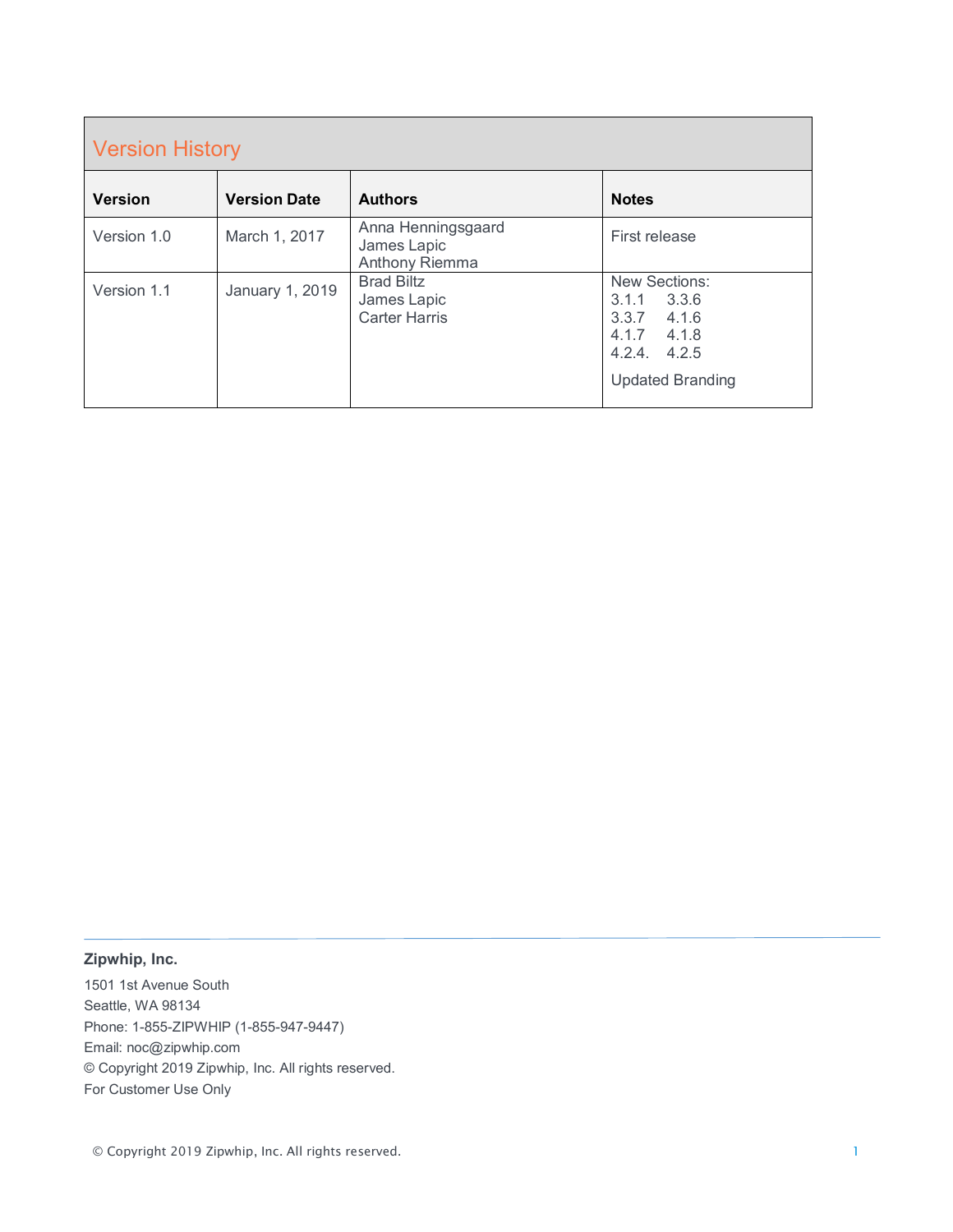# **Contents**

| 1.0 Introduction                                                                  | 4              |
|-----------------------------------------------------------------------------------|----------------|
| 1.1 Scope and Objectives                                                          | 4              |
| 1.2 Enforcement                                                                   | 4              |
| 1.3 Revision and Adoption                                                         | 4              |
| 2.0 Code of Conduct                                                               | 5              |
| 2.1 Requirements                                                                  | 5              |
| 2.1.1 Only valid companies in good standing may engage in high-throughput traffic | 5              |
| 2.1.2 The consumer must give appropriate consent for the given message type       | 5              |
| 2.1.3 Consumer opt-in and opt-out must work correctly                             | 5              |
| 2.1.4 Phishing, spam, illegal and unwanted illicit content is prohibited          | 5              |
| 2.1.5 Creative methods to evade these requirements is prohibited                  | 5              |
| 3.0 Best Practices for Sending Messages                                           | 6              |
| 3.1 Consent (Opt-In)                                                              | 6              |
| 3.1.1 Double Opt-In                                                               | $\overline{7}$ |
| 3.2 Revoking Consent (Opt-Out)                                                    | $\overline{7}$ |
| 3.2.1 Consumer notification                                                       | 7              |
| 3.2.2 Opt-Out keywords and message                                                | 7              |
| 3.2.3 Opt-In keywords and message                                                 | 8              |
| 3.2.4 Notification of Opt-Out/Opt-In                                              | 8              |
| 3.2.5 Expectation upon receipt of Opt-Out/Opt-In                                  | 8              |
| 3.2.6 Sending to a consumer that has opted out                                    | 8              |
| 3.3 Disallowed Sending Practices                                                  | 9              |
| 3.3.1 Continued sending to opted out consumers                                    | 9              |
| 3.3.2 Opt-Out avoidance                                                           | 9              |
| 3.3.3 High opt-out rate                                                           | 9              |
| 3.3.4 Snowshoe sending                                                            | 9              |
| 3.3.5 URL cycling                                                                 | 10             |
| 3.3.6 URL redirects/forwarding                                                    | 10             |
| 3.3.7 Number cycling                                                              | 10             |
| 4.0 Best Practices for Message Content                                            | 11             |
| 4.1 Recommendations for Content Creation                                          | 11             |
| 4.1.1 Use one recognizable number                                                 | 11             |
| 4.1.2 Use one recognizable domain name                                            | 11             |
| 4.1.3 Use natural language                                                        | 11             |
| 4.1.4 Direct consent                                                              | 11             |
| 4.1.5 Set expectations on frequency                                               | 11             |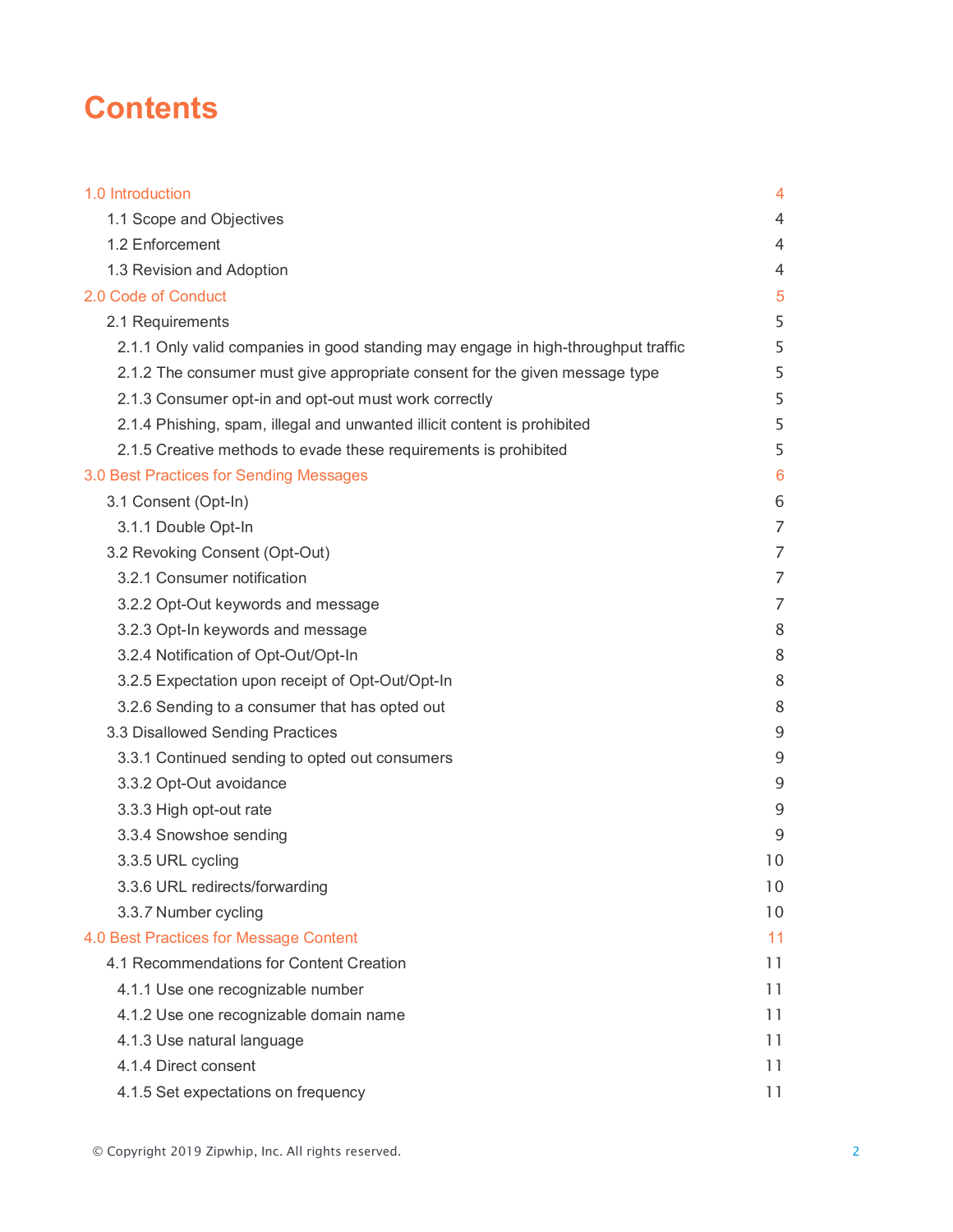| 4.1.6 Business recognition             | 11 |
|----------------------------------------|----|
| 4.1.7 Length of message                | 11 |
| 4.1.8 Ending with "Stop"               | 12 |
| 4.2 Inappropriate Content              | 12 |
| 4.2.1 Phishing                         | 12 |
| 4.2.2 Fraud or scam                    | 12 |
| 4.2.3 Deceptive Marketing              | 12 |
| 4.2.4 High-Risk Financial Services     | 12 |
| 4.2.5 Illegal Substances or Activities | 12 |
| 5.0 Monitoring                         | 13 |
| 5.1 Monitoring                         | 13 |
| 5.1.1 Consumer complaints              | 13 |
| 5.1.2 Opt-out rate                     | 13 |
| 5.1.3 Real-time content analysis       | 13 |
| 6.0 Resources                          |    |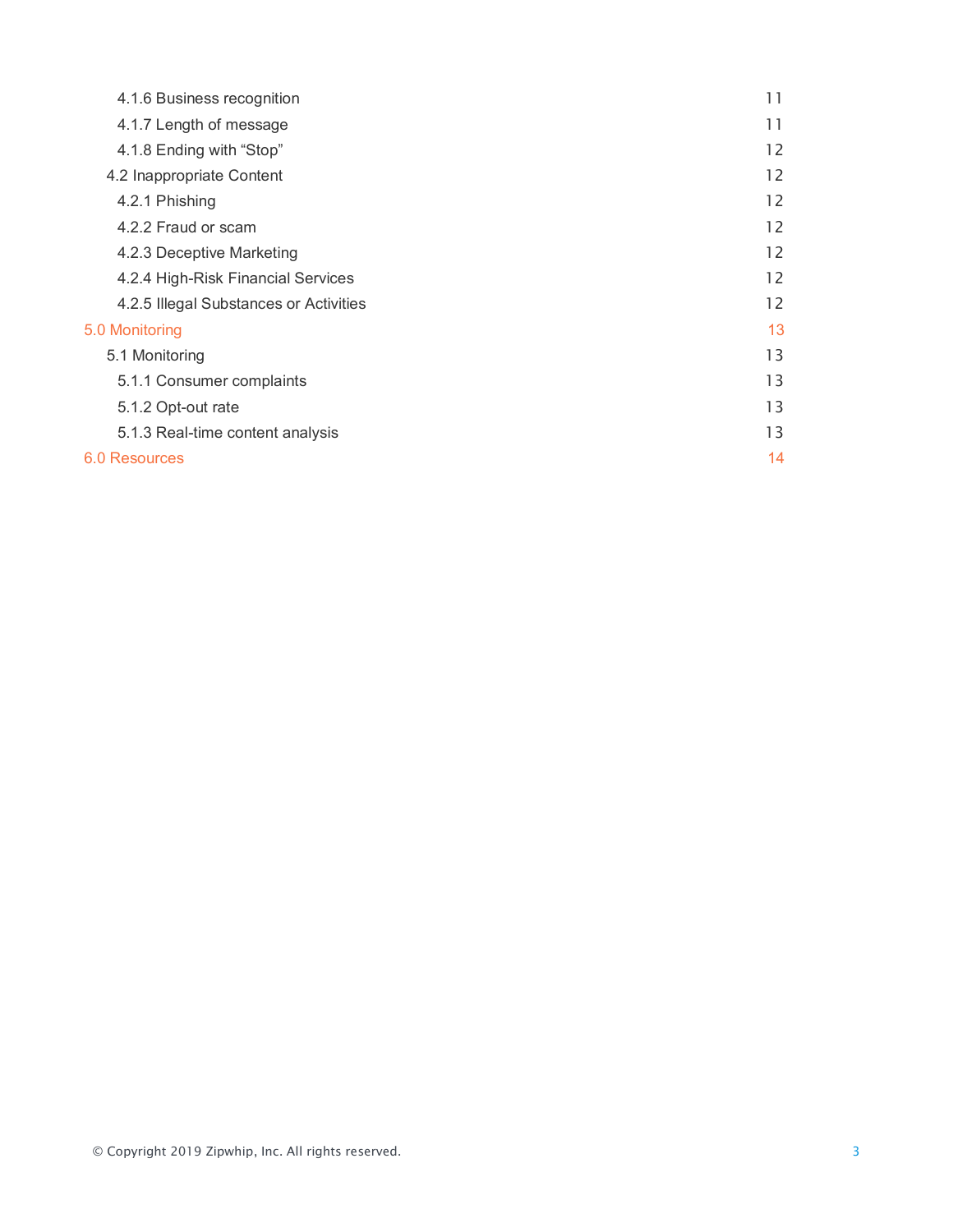# **1.0 Introduction**

The Zipwhip text messaging network supports more traffic throughput than traditional person-to-person text messaging channels. Our network is designed to facilitate high-quality, high-integrity A2P business communications, not spam or unconsented messaging. To protect both networks and consumers from abuse, Zipwhip enforces a basic code of conduct, which provides best practices for sending messages and content generation. All users of the Zipwhip network, including users of software, API, or gateway services, are held to the same standards and expectations.

# **1.1 Scope and Objectives**

In designing these policies and best practices, Zipwhip strives to:

- Design minimal, common sense policies;
- Empower consumer choice;
- Support transparency and open communication with businesses; and
- Stay flexible, so that rules can adapt and evolve.

Although these best practices do not offer legal advice or guidance, the messages sent through the Zipwhip network should be consistent with relevant laws and regulations, including (but not limited to) the FCC Telephone Consumer Protection Act (TCPA).

# **1.2 Enforcement**

Zipwhip may, at its discretion, review accounts for compliance with these policies and best practices. Noncompliance could result in the suspension of sending rights for a provisioned phone number; restriction of highthroughput access; suspension of provisioning rights for new phone numbers; and/or suspension of all network services.

Repeated non-compliance with these policies may result in termination of all network services.

# **1.3 Revision and Adoption**

This guide is updated as needed, and stakeholders are typically notified 30 days in advance.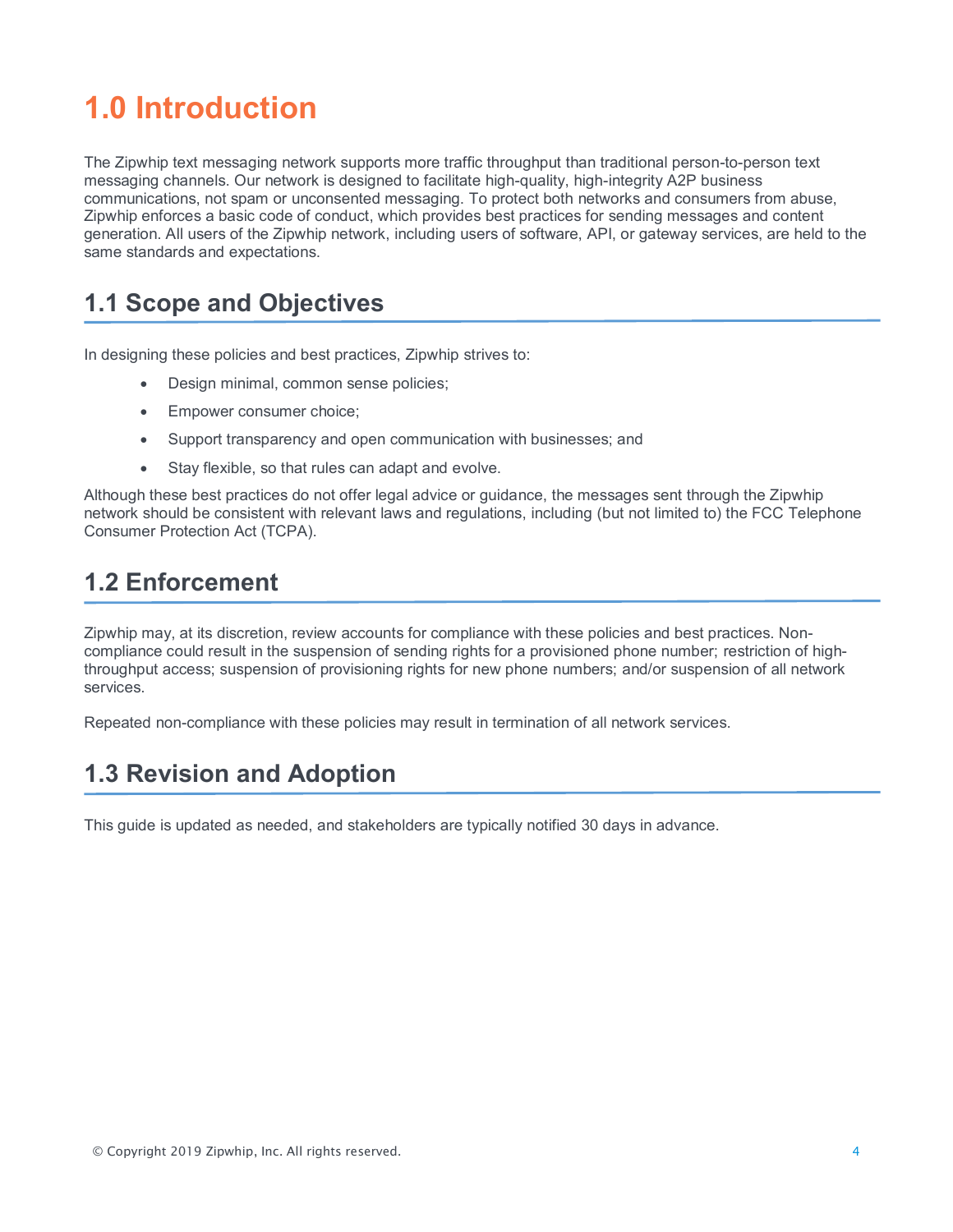# **2.0 Code of Conduct**

Wireless network operators (Operators) support commercial, non-consumer traffic to varying degrees. All Operators take measures to protect both their networks and consumers from spam. Zipwhip is contractually obligated to support basic safeguards for high-throughput commercial traffic.

# **2.1 Requirements**

The Code of Conduct contains five straightforward requirements for message senders:

## **2.1.1 Only valid companies in good standing may engage in highthroughput traffic**

To protect the integrity of text messaging networks and services, including the business operations of legitimate service providers, message senders of high-throughput text messaging must pass a basic validation during onboarding with the service provider and maintain good standing.

#### **2.1.2 The consumer must give appropriate consent for the given message type**

For more information about consent parameters, see Section 3.1.

#### **2.1.3 Consumer opt-in and opt-out must work correctly**

Consumer opt-in and opt-out functionality is enforced at the network level via the STOP and UNSTOP keywords. This functionality cannot be disabled for service providers or message senders. Message senders have additional obligations for processing of opt-out messages that must be honored. For more information about opt-in and optout, see section 3.2.5.

## **2.1.4 Phishing, spam, illegal and unwanted illicit content is prohibited**

Message content that deceives or threatens consumers, including phishing, is not permitted. Even if a consumer consents to receive messages, the messages must not be deceptive; TCPA compliance alone does not satisfy this condition. For more information about prohibited content, see section 4.2.

## **2.1.5 Creative methods to evade these requirements is prohibited**

The spirit of these requirements is straightforward; to protect both consumers and networks. Message senders acting in bad faith to thwart or undermine the spirit of these requirements are addressed on a case-by-case basis.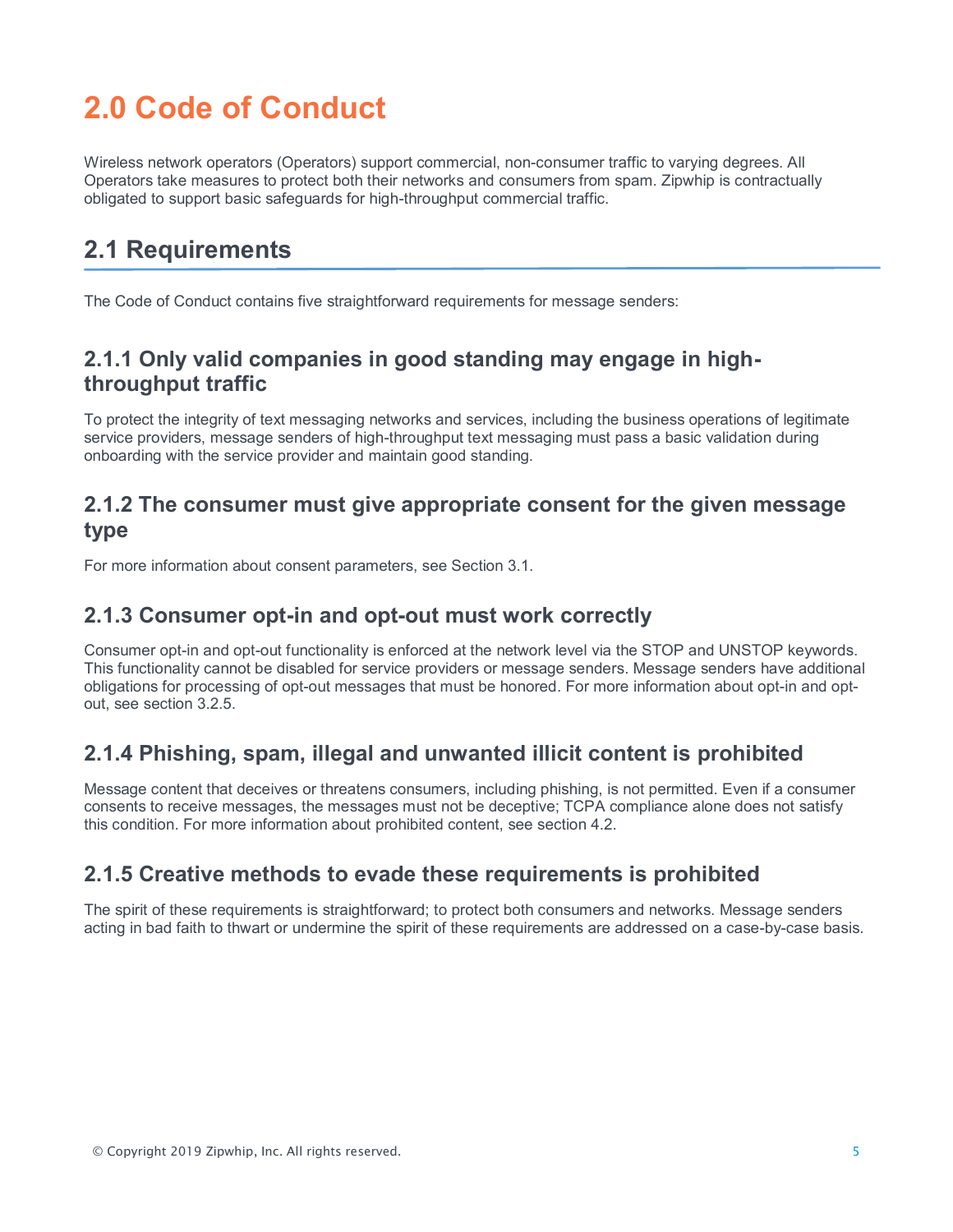# **3.0 Best Practices for Sending Messages**

# **3.1 Consent (Opt-In)**

The message sender must obtain proper consumer consent for each message sent. The type of consent that is required depends on the type of message content sent to the consumer. The table below includes the types of messaging content and the associated consent that is required. Consumers can revoke consent at any time and in any way. Consumer opt-out requests must be honored, whether they are made by phone call, email, or text.

| <b>Types of Messaging Content &amp; Required Consent</b>                                                                                                                                                                                                                                                                                                                        |                                                                                                                                                                                                                                                                                                                                                                                                            |                                                                                                                                                                                                                                                                                                                                                                                                                                                                                                              |  |  |  |
|---------------------------------------------------------------------------------------------------------------------------------------------------------------------------------------------------------------------------------------------------------------------------------------------------------------------------------------------------------------------------------|------------------------------------------------------------------------------------------------------------------------------------------------------------------------------------------------------------------------------------------------------------------------------------------------------------------------------------------------------------------------------------------------------------|--------------------------------------------------------------------------------------------------------------------------------------------------------------------------------------------------------------------------------------------------------------------------------------------------------------------------------------------------------------------------------------------------------------------------------------------------------------------------------------------------------------|--|--|--|
| Conversational                                                                                                                                                                                                                                                                                                                                                                  | <b>Informational</b>                                                                                                                                                                                                                                                                                                                                                                                       | <b>Promotional</b>                                                                                                                                                                                                                                                                                                                                                                                                                                                                                           |  |  |  |
| Conversational messaging is a<br>back-and-forth conversation that<br>takes place via text. If the consumer<br>texts into the business first and the<br>business responds quickly with a<br>single message, then it's likely<br>conversational. If the consumer<br>initiates the conversation and the<br>business simply responds, then no<br>additional permission is required. | Informational messaging is when a<br>consumer gives their phone number<br>to a business and asks to be<br>contacted in the future.<br>Appointment reminders, welcome<br>texts, and alerts fall into this<br>category because the first text sent<br>by the business fulfills the<br>consumer's request. A consumer<br>should agree to receive texts when<br>they give the business their mobile<br>number. | Promotional messaging is a<br>message sent that contains a sales<br>or marketing promotion. Adding a<br>call-to-action (such as a coupon<br>code to an informational text) may<br>place the message in the<br>promotional category. Before a<br>business sends promotional<br>messages, the consumer must agree<br>in writing to receive promotional<br>texts. Businesses that already ask<br>consumers to sign forms or submit<br>contact information can add a field to<br>capture the consumer's consent. |  |  |  |
| First message is always sent by the<br>consumer                                                                                                                                                                                                                                                                                                                                 | First message is sent by the<br>consumer or business                                                                                                                                                                                                                                                                                                                                                       | First message is sent by the<br><b>business</b>                                                                                                                                                                                                                                                                                                                                                                                                                                                              |  |  |  |
| Two-way conversation                                                                                                                                                                                                                                                                                                                                                            | One-way alert or two-way<br>conversation<br>Message contains information                                                                                                                                                                                                                                                                                                                                   | One-way alert                                                                                                                                                                                                                                                                                                                                                                                                                                                                                                |  |  |  |
| Message responds to a specific<br>request                                                                                                                                                                                                                                                                                                                                       |                                                                                                                                                                                                                                                                                                                                                                                                            | Message promotes a brand or<br>product                                                                                                                                                                                                                                                                                                                                                                                                                                                                       |  |  |  |
|                                                                                                                                                                                                                                                                                                                                                                                 |                                                                                                                                                                                                                                                                                                                                                                                                            | Prompts consumer to buy<br>something, go somewhere, or<br>otherwise take action                                                                                                                                                                                                                                                                                                                                                                                                                              |  |  |  |
| <b>IMPLIED CONSENT</b>                                                                                                                                                                                                                                                                                                                                                          | <b>EXPRESS CONSENT</b>                                                                                                                                                                                                                                                                                                                                                                                     | <b>EXPRESS WRITTEN CONSENT</b>                                                                                                                                                                                                                                                                                                                                                                                                                                                                               |  |  |  |
| If the consumer initiates the text<br>message exchange and the<br>business only responds to each<br>consumer with relevant information,<br>then no verbal or written permission<br>is required.                                                                                                                                                                                 | The consumer should give<br>permission before a business sends<br>them a text message. Consumers<br>can give permission over text, on a<br>form or website, or verbally. Written<br>permission also works.                                                                                                                                                                                                 | The consumer should give written<br>permission before a business sends<br>them a text message. Consumers<br>can sign a form, or check a box, to<br>allow promotional text messages.<br>Participation in text promotions<br>should never be a requirement.                                                                                                                                                                                                                                                    |  |  |  |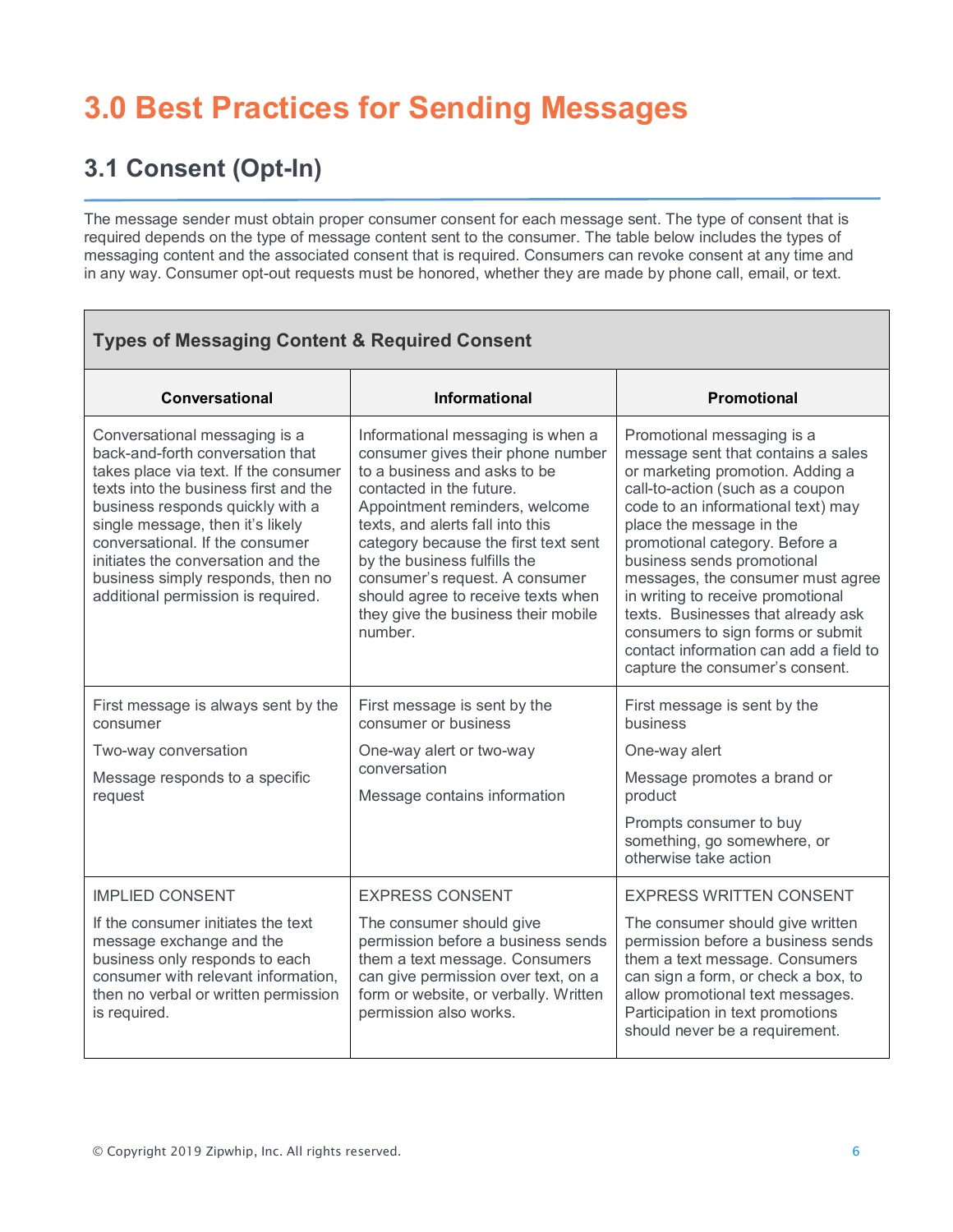Consent is only to be obtained from the individual consumer and not on behalf of another individual. Opt-in data and consent may never not be shared, sold or bought.

# **3.1.1 Double Opt-In**

Zipwhip does recommend obtaining a secondary "Double Opt-In" in cases where the consent was initially collected out of band, (i.e. phone call, web form, etc.). Double Opt-In is the practice of confirming an opt-in via text by requesting for the consumer to reply "Yes" to confirm in participating in text messaging with the business. This gives the business a confidence in receiving proper subscriber consent and protecting against incorrect mobile number collection during an out of band opt-in.

Examples of Double Opt-In:

- "Reply Yes to confirm that you want to receive text messages from {Business Name}, Reply STOP to unsubscribe"
- "{Brand Name}: Reply YES to confirm receiving SMS/MMS messages {link to Terms of Service} Reply "STOP" to unsubscribe"

# **3.2 Revoking Consent (Opt-Out)**

Zipwhip supports mandatory opt-out compliance by supporting the STOP keyword at the network level. This optout system is active by default across all accounts on the Zipwhip network.

A STOP request blocks all text message exchanges between an individual mobile number and a text-enabled business number. A consumer can opt back in at any time by replying with the keyword UNSTOP.

## **3.2.1 Consumer notification**

Zipwhip recommends the best practice of notifying the consumer of their ability to opt-out from future messages from the message sender. This is especially important when sending informational or promotional messages. An example would be to include the sentence, "Reply STOP to unsubscribe" to the end of the message sent to the consumer. We recommend sending this communication on the first message and at least every 5th message or at least once a month for continued consumer awareness, if not on every message.

# **3.2.2 Opt-Out keywords and message**

A consumer can opt out of communication with any message sender on the Zipwhip network by texting the keyword "STOP" to the message sender's phone number. The keyword is not case sensitive and triggers an optout only when sent as a single word with no punctuation or leading spaces (any trailing spaces are trimmed). If the consumer uses the opt-out keyword within a sentence, then an opt-out is not triggered.

Examples of valid opt-out messages:

- "STOP"
- "Stop"
- "stop"
- "STop"

Examples of invalid opt-out messages:

• "Hey can you stop texting me?"

© Copyright 2019 Zipwhip, Inc. All rights reserved. 7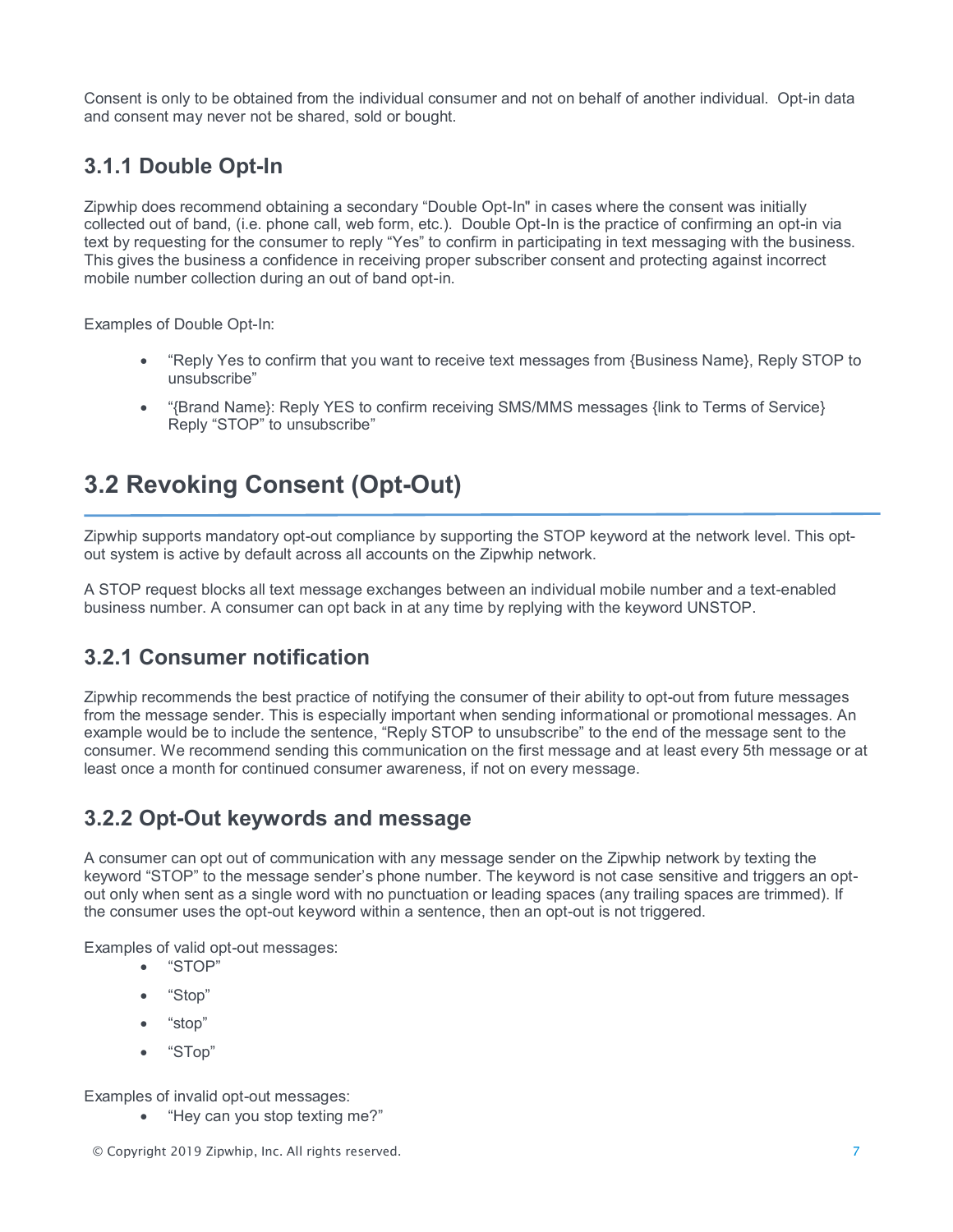- "Stop it!"
- The opt-out confirmation message returned to a consumer is generic and gives instructions on how to opt back into service again with the message sender's phone number.

Opt-out confirmation message:

*NETWORK MSG: You replied with the word "STOP" which blocks all texts sent from this number. Text back "UNSTOP" to receive messages again.*

#### **3.2.3 Opt-In keywords and message**

A consumer can opt back in at any time to receive messages by texting the keyword "UNSTOP" to a message sender's phone number. The keyword is not case sensitive and triggers an opt-in only when sent as a single word, with no punctuation or leading spaces (any trailing spaces are trimmed). If the consumer uses the opt-in keyword within a sentence an opt-in is not triggered.

Examples of valid opt-ins:

- "UNSTOP"
- "Unstop"
- "unstop"
- "UNStop"

Examples of invalid opt-ins:

- "Hey can you enable me again?"
- "Unstop me!"

The message returned to a consumer is generic and informs the consumer they can start two-way texting with the message sender's phone number again.

Opt back in confirmation message:

*NETWORK MSG: You have replied "unstop" and will begin receiving messages again from this number.*

# **3.2.4 Notification of Opt-Out/Opt-In**

Depending on the connectivity with the Zipwhip network, opt-out and opt-in messages trigger either an SMPP message or HTTP web hook event to the message sender. This is the default behavior unless otherwise specified during the onboarding process.

## **3.2.5 Expectation upon receipt of Opt-Out/Opt-In**

A message sender must act upon every opt-out event sent to them from Zipwhip. The opted-out consumer phone number must be removed from all distribution lists and be logged as "opted out" from all text messaging communications with the business. This ensures that future messages are not attempted, and consumer consent is honored.

## **3.2.6 Sending to a consumer that has opted out**

If a message sender attempts to send a text message to a consumer that has opted out of communications with the specific phone number of the sender, then an error message is returned. The error message is returned within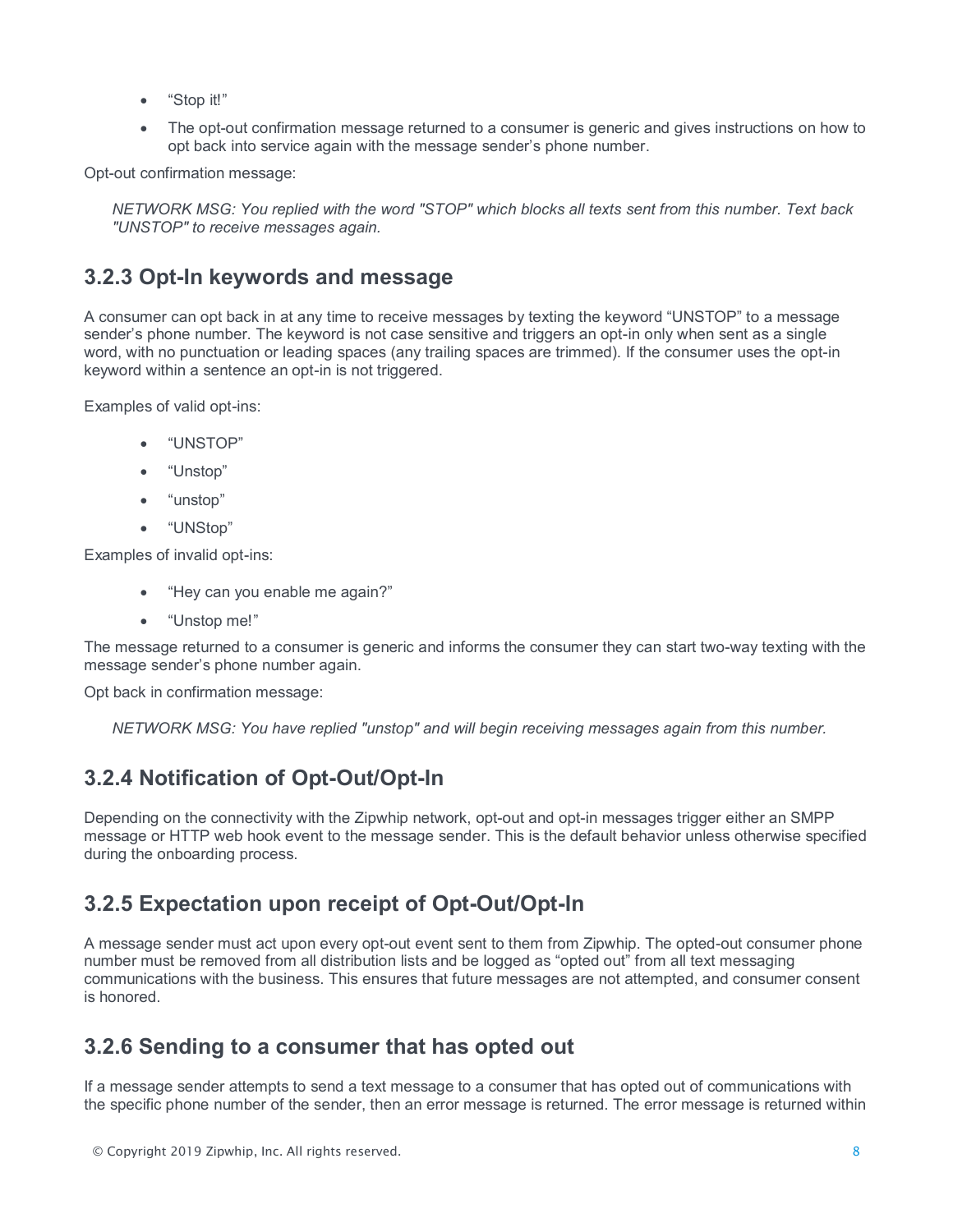a final delivery receipt and has a status code of 1110 (decimal)/456 (hex). If final delivery receipts are not enabled, then no notification is presented to the message sender. Delivery of final delivery receipts is the default behavior unless otherwise specified during the onboarding process.

# **3.3 Disallowed Sending Practices**

If a message sender is observed performing any of the disallowed sending practices that are listed below, then an account review is performed. The review can result in the suspension of sending rights for a provisioned phone number; restriction of high-throughput access; suspension of provisioning rights for new phone numbers; and/or suspension of all network services.

Message senders are expected to enforce restrictions on their own networks to prevent these sending practices at the intake source.

## **3.3.1 Continued sending to opted out consumers**

When a consumer opts out, they should no longer receive messages from that message sender. If they do receive messages, then it's likely that the opt-out event was either not processed or processed incorrectly within the message sender's network. Continued sending to opted-out consumer could result in the message sender to be audited or suspended.

## **3.3.2 Opt-Out avoidance**

Message senders should use the word "STOP" to identify proper opt-out as outlined in 3.2.2 and using other keywords in attempt to avoid opt-out is prohibited. Continued attempts to evade the Stop keyword could result in the message sender to be audited or suspended.

Examples of disallowed opt-out:

- "Reply 3 to no longer receive messages"
- "Reply NO to stop"

## **3.3.3 High opt-out rate**

Message senders receiving high volumes of opt-outs could be an indication of poor sending practices or that the opt-in data may be in question. When the daily opt-out rate on a sending phone number is 5% or greater, then the account is flagged for monitoring which may result in immediate suspension of services.

The daily opt-out rate on a phone number is defined as the total number of unique consumer phone numbers that received a successful message divided by the unique opted out consumers that were sent messages within a 24 hour period.

## **3.3.4 Snowshoe sending**

Snowshoe sending is defined as a technique used to spread messages across many source phone numbers, specifically to dilute reputation metrics and evade filters. Zipwhip actively monitors for snowshoe sending. If we discover snowshoeing, then the sending phone numbers may have their sending rights immediately suspended.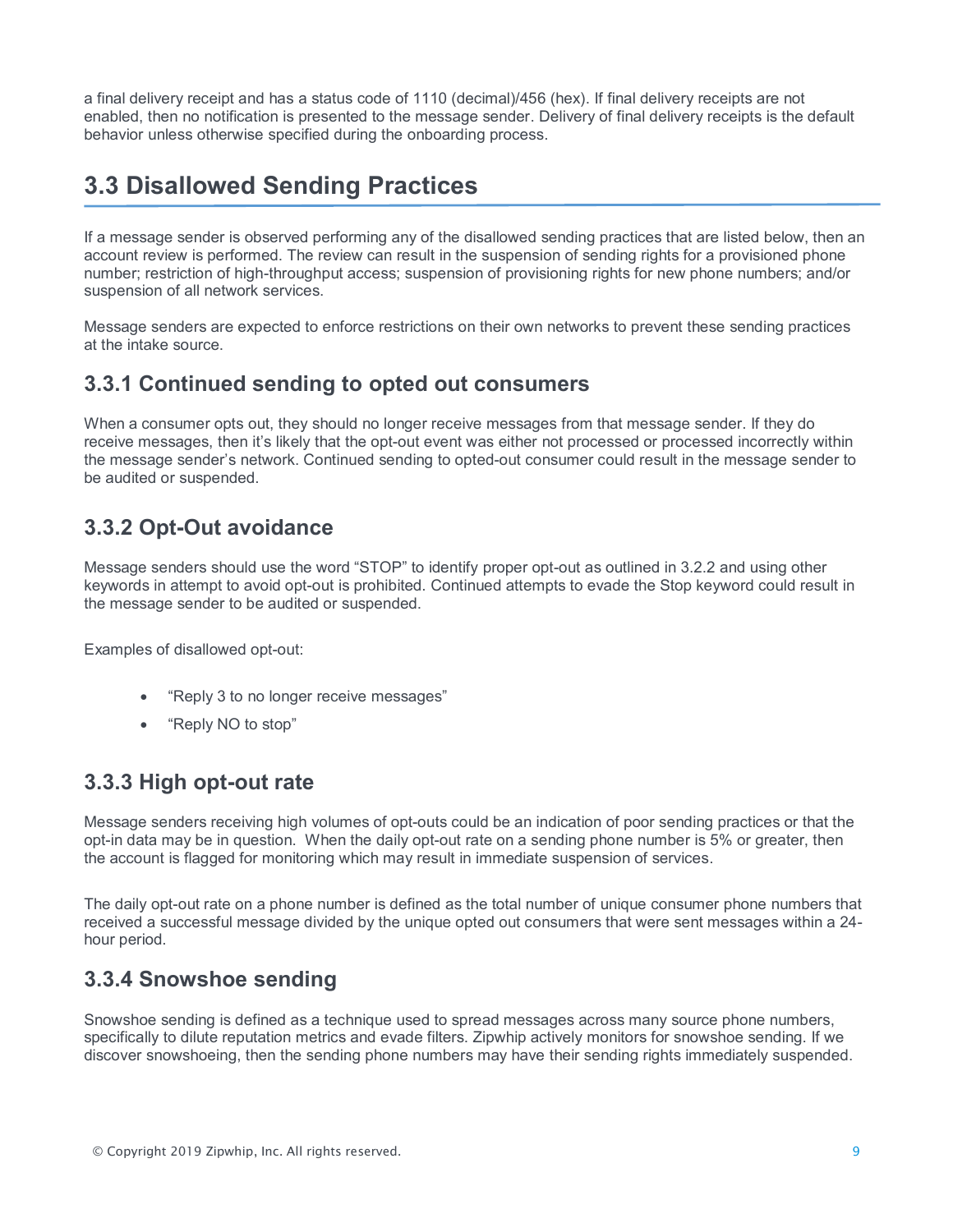# **3.3.5 URL cycling**

When message senders use URLs but cycle the domain or subdomain for every message they send for the specific purpose of diluting reputation metrics and evading spam filters. This sending practice may result in immediate suspension of services.

# **3.3.6 URL redirects/forwarding**

When message senders include a URL in the message and the URL will redirect to another URL and then redirect again and so on. This practice can go multiple layers deep resulting in the consumer not knowing what website they will eventually be taken to. This sending practice may result in immediate suspension of services.

# **3.3.***7* **Number cycling**

Number cycling is when a message sender uses a number until it begins to show signs of deliverability degradation and then the sender discards the number for a new one and repeats the process. This sending practice results in ruining the reputation of the numbers and may result in immediate suspension of services.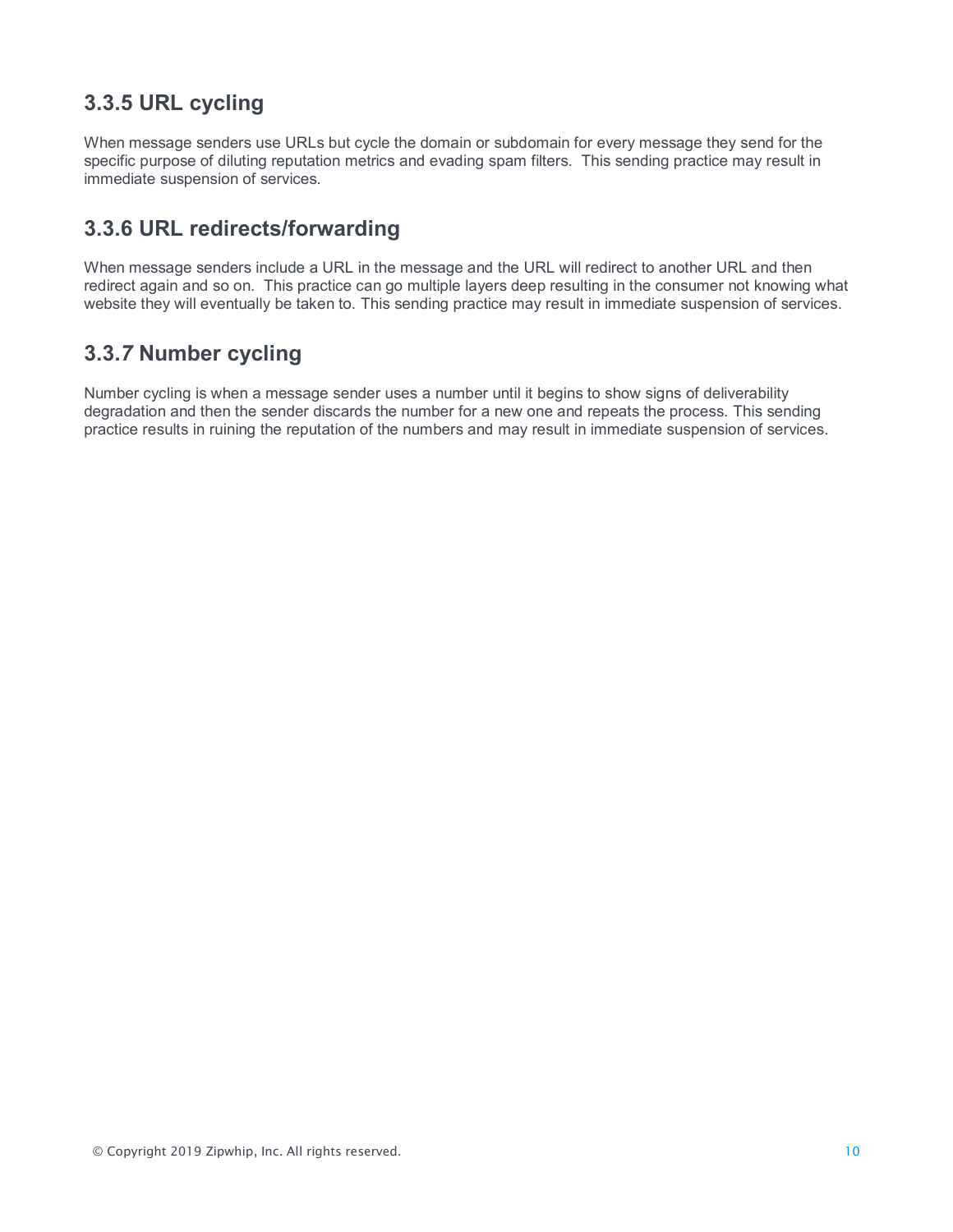# **4.0 Best Practices for Message Content**

Zipwhip recommends the following best practices when generating content and choosing source phone numbers. High quality, well-formatted content is more likely to be opened and read by a consumer and less likely to be mistaken as spam by consumers, Operators, and Zipwhip.

Zipwhip does not pre-approve or whitelist messaging content or phone numbers. We may review any message content as part of an account review.

# **4.1 Recommendations for Content Creation**

These best practices make messages more valuable to consumers and less likely to trigger real-time content analysis from flagging messages incorrectly as spam.

#### **4.1.1 Use one recognizable number**

Each business or program should use one primary phone number. Using a single number for both text and voice calls is recommended. The business can run all of their business traffic on one phone number.

#### **4.1.2 Use one recognizable domain name**

Each program should be associated with a single business's web domain. Although a full domain is preferred, a branded short URL may be used to deliver custom links. This adds continuity with the consumer to improve brand awareness as well as increases confidence in the link.

#### **4.1.3 Use natural language**

You should use natural language in your messages, which means that you do not use non-standard spellings. For example, "H! h0w ar3 you do1ng?" is a nonstandard spelling.

#### **4.1.4 Direct consent**

You should collect the consumer consent yourself, and not use consent acquired from a third party. The consumer is expecting a relationship with the business they interacted with. Please reference 3.1 for further information on consent.

#### **4.1.5 Set expectations on frequency**

You should set the proper expectation with the consumer on how many messages they can expect to receive. If you are sending 5 texts a month, then disclosing "5/msg a month" on the first interaction will result in a positive consumer experience.

#### **4.1.6 Business recognition**

You should include the business name within the message to ensure that the consumer knows who they are interreacting and not attempt to hide the identity.

## **4.1.7 Length of message**

© Copyright 2019 Zipwhip, Inc. All rights reserved. 11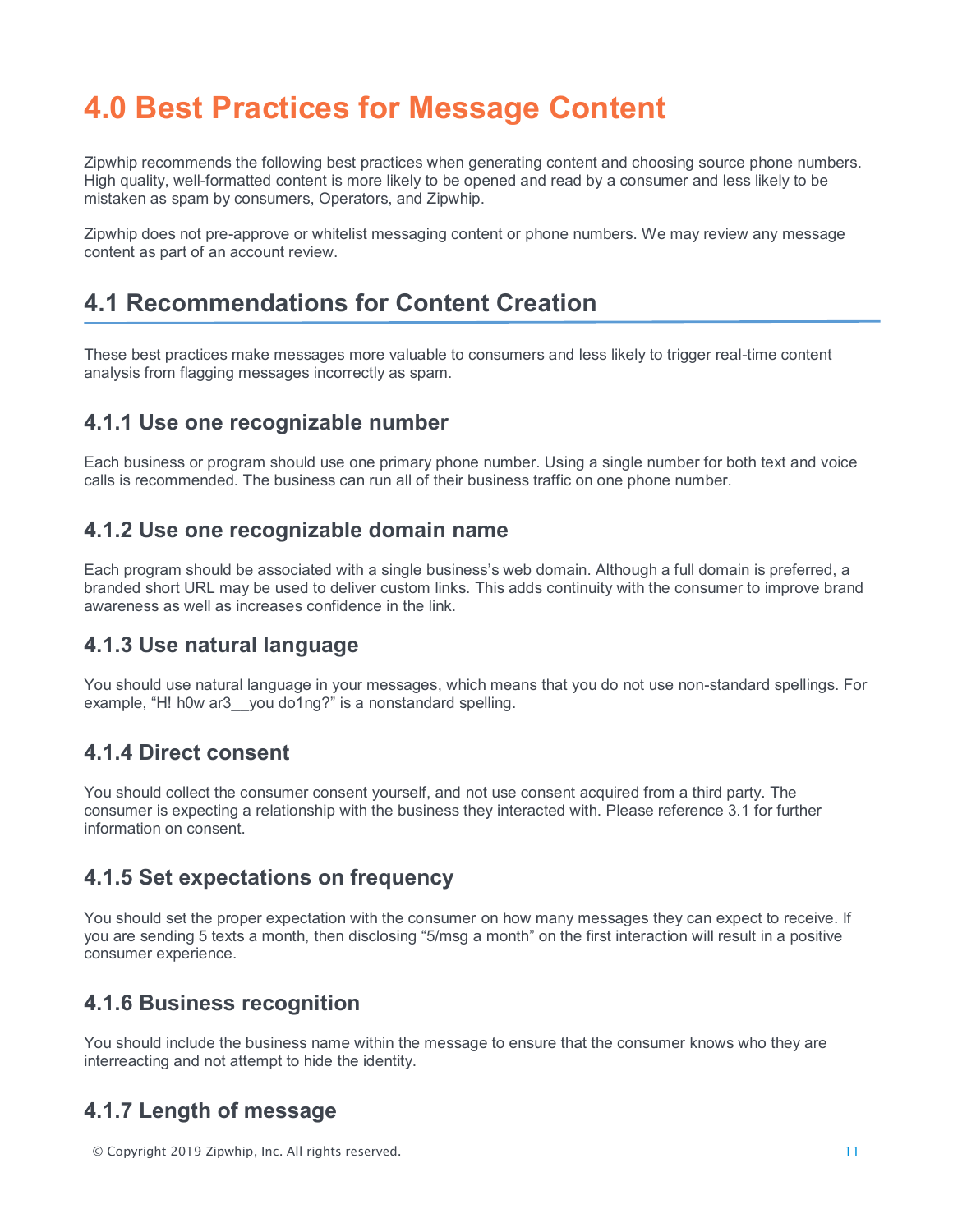SMS stands for "Short Message Service" and this should be taken into consideration when formatting a text message. Even though concatenated message exist we recommend not sending more than a 250-character message to keep the medium a short message platform.

# **4.1.8 Ending with "Stop"**

To ensure that the consumer feels that they have control to remove themselves from text message communication, you should end your messages with the Opt-out keyword "Stop" as defined in 3.2.2.

# **4.2 Inappropriate Content**

If a message sender is observed sending any of the below listed disallowed content, then an account review is performed. This review can result in the suspension of sending rights for a provisioned phone number; restriction of high-throughput access; suspension of provisioning rights for new phone numbers; and/or suspension of all network services.

Message senders are expected to enforce restrictions on their own networks to prevent these types of content at the intake source. These categories can change quickly depending on the current market trends. For the most recent list of inappropriate content please send in a request to either reportfraud@zipwhip.com or noc@zipwhip.com

## **4.2.1 Phishing**

Phishing is the practice of sending messages that appear to come from reputable companies but in fact trick consumers into revealing personal information, such as passwords and credit card numbers.

## **4.2.2 Fraud or scam**

Any messages that constitute a fraud or scam, which involves wrongful or criminal deception intended to result in financial or personal gain, are prohibited. These messages generally involve money and/or some sort of business transaction.

# **4.2.3 Deceptive Marketing**

Marketing messages must be truthful, not misleading, and, when appropriate, backed by scientific evidence in order to meet the standard held by the Federal Trade Commission's (FTC) Truth In Advertising rules. The FTC prohibits unfair or deceptive advertising in any medium, including text messages.

## **4.2.4 High-Risk Financial Services**

Financial services that are considered high risk to the end consumer are prohibited due to the deceptive or unfair nature of these services. These messages generally involve loans, credit repair or debt forgiveness.

# **4.2.5 Illegal Substances or Activities**

Messages that include information about substances or activates that are explicitly against Federal or State statutes are prohibited.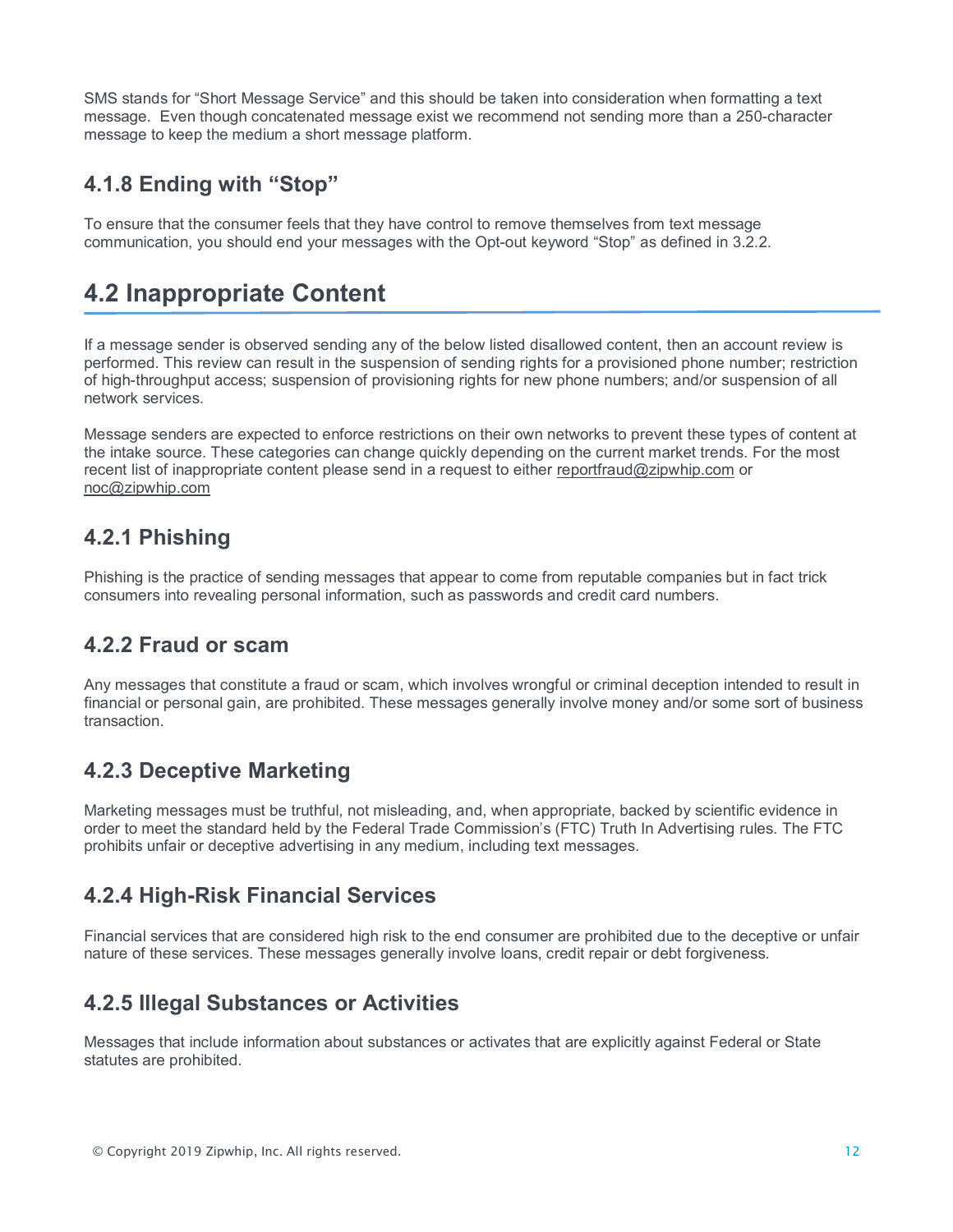# 5.0 Monitoring

Zipwhip works with industry leading spam containment vendors and monitors consumer complaints. These practices promote a sustainable model for healthy commercial texting, which is good for both consumers and message senders.

# **5.1 Monitoring**

Zipwhip utilizes different methods to gather feedback on adherence to the code of conduct and best practices. Some common methods are listed below.

#### **5.1.1 Consumer complaints**

Major operators in North America support consumer driven spam controls. Their mobile subscribers can forward unwanted or unconsented text messages to a dedicated short code, 7726 (it spells "SPAM" on a standard keypad).

Zipwhip monitors consumer complaints sent to this service for numbers on our network. If multiple complaints are received for a sender, then a notification is sent to the message sender that includes the source phone number, destination phone number, timestamp, and original Zipwhip message ID that was given to the message sender upon message submission. Upon receipt, the service provider must provide proof of TCPA compliant opt-in for those specific messages. They must also provide an overview of the messaging campaign and its opt-in process that the unwanted message was a part of.

If a large amount of unwanted or unconsented messages are reported on a source phone number, then that number may have sending rights immediately suspended while opt-in is being confirmed.

## **5.1.2 Opt-out rate**

Zipwhip tracks the opt-out rate on every source phone number that is active on the Zipwhip network. When the daily opt-out rate on a sending phone number is 5% or greater, then the account is flagged for monitoring which may result in immediate suspension of services.

The daily opt-out rate on a phone number is defined as the total number of unique consumer phone numbers that received a successful message divided by the unique opted out consumers that were sent messages within a 24 hour period.

## **5.1.3 Real-time content analysis**

Zipwhip works with industry leading risk mitigation containment vendors to analyze message content. Real-time analysis is used to identify if a message falls outside of the code of conduct or best practices. The results of these analysis can result in suspension or termination of message sending privileges on specific traffic and or the entire account.